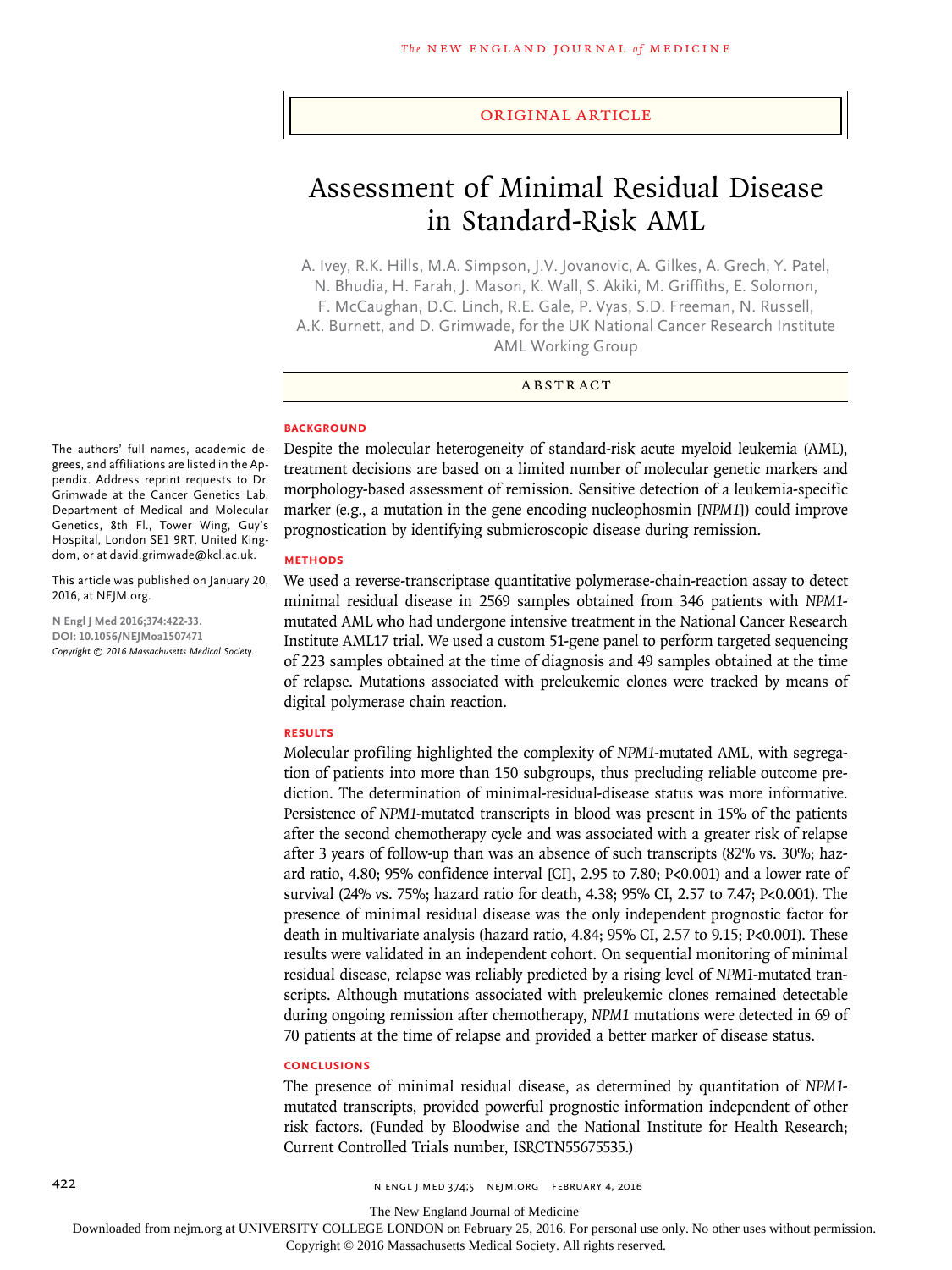**EXECUTE MYELOID LEUKEMIA**<br>(AML) is genetically less complex than<br>many other tumors, the condition is<br>molecularly heterogeneous.<sup>1-3</sup> Despite improved (AML) is genetically less complex than many other tumors, the condition is molecularly heterogeneous.<sup>1-3</sup> Despite improved understanding of the mutational landscape, treatment decisions, particularly regarding allogeneic stem-cell transplantation, remain guided by cytogenetic analysis, a limited panel of molecular genetic markers, and morphology-based assessment of remission.<sup>4-6</sup>

Currently, a predicted risk of relapse of more than 35% is widely considered to warrant stemcell transplantation during the first remission.<sup>5</sup> Patients with high-risk disease undergo stemcell transplantation if feasible, whereas those with low-risk disease usually do not. However, there is uncertainty about the role of transplantation in patients with cytogenetically standardrisk AML (most of whom have cytogenetically normal AML), which affects approximately 50% of younger adult patients. The most common molecular lesion in this group (which is present in approximately a third of patients with AML and more than half of those with cytogenetically normal AML) is a mutation in the gene encoding nucleophosmin (NPM1).<sup>7</sup> The outcome of disease treatment is influenced by the presence or absence of cooperating internal tandem duplications in the gene encoding Fms-like tyrosine kinase 3 (*FLT3*-ITD) and of mutations in the gene encoding DNA methyltransferase 3A (*DNMT3A*).<sup>8-12</sup> Patients who have mutated *NPM1* without the *FLT3*-ITD genotype have a comparatively better outcome than do those with coexisting *FLT3*-ITD mutations and hence are no longer recommended for transplantation during the first remission.4-6,8 In contrast, patients with mutated *NPM1* and coexisting *FLT3*-ITD or *DNMT3A* mutations (who account for approximately 66% of patients with *NPM1*-mutated AML) have a poorer prognosis and may be considered as candidates for transplantation.

There is growing interest in whether prognostication can be improved through more extensive molecular profiling that capitalizes on advances in sequencing technology.3,13,14 In addition, the risk of relapse may be better defined with the use of leukemia-specific molecular markers (e.g., mutated *NPM1*) as targets for detection of submicroscopic levels of leukemia, so-called minimal residual disease, after therapy.15 Although the presence of minimal residual disease can provide prognostic information,<sup>16-22</sup> it is unclear whether such identification is useful in the context of systematic molecular profiling. Moreover, questions have been raised about the assessment of minimal residual disease in routine practice, given the clonal complexity of AML. Recent studies have indicated that markers such as mutated *NPM1* may not always be stable over the course of disease and that relapse potentially emanates from preleukemic clones.<sup>23,24</sup> To address these issues, we undertook molecular profiling and sequential monitoring of minimal residual disease in a large series of patients with *NPM1*-mutated AML who had undergone intensive treatment in the National Cancer Research Institute (NCRI) AML17 trial.

### Methods

# **Patients**

Patients were enrolled in the NCRI AML17 trial from April 6, 2009, to December 31, 2014. (A list of treatments is provided in Fig. S1 in Supplementary Appendix 1, available with the full text of this article at NEJM.org.)<sup>25</sup> Post-remission treatment (consolidation therapy) was determined according to the Medical Research Council (MRC) risk score,<sup>26,27</sup> with poor-risk patients recommended for stem-cell transplantation during the first remission. (The MRC risk score can range from 1.28 to 4.76 or more, with higher values indicating greater risk.) Centralized molecular screening identified patients with *NPM1* mutations.11,28 Follow-up samples were scheduled to be obtained at the time of blood-count regeneration after each cycle of treatment and then quarterly until 24 months after consolidation therapy. Samples that were obtained at early time points (i.e., on regeneration after induction and consolidation cycles) were mostly samples of peripheral blood, since the evaluation of bone marrow was prioritized for flow cytometry.

In the development phase of this study (from April 2009 through May 2012), clinicians were not informed about the status of minimal residual disease so that its prognostic value could be reliably assessed. In June 2012, we observed that molecular relapse was associated with disease progression. From that time on, we prospectively analyzed follow-up samples and immediately informed clinicians of the results. Patients who were recruited between June 2012 and December 2014 made up a validation cohort.

The New England Journal of Medicine

Downloaded from nejm.org at UNIVERSITY COLLEGE LONDON on February 25, 2016. For personal use only. No other uses without permission.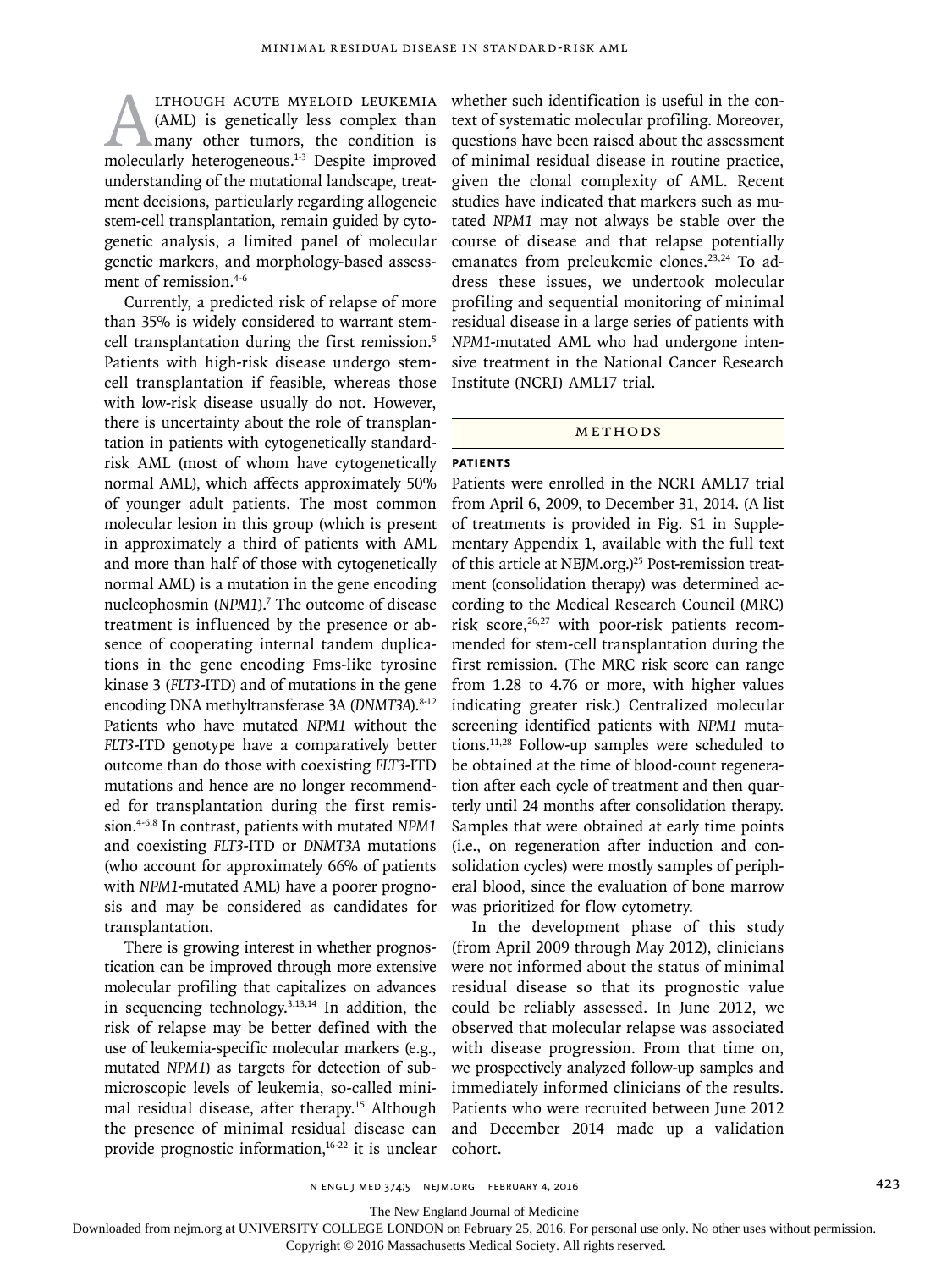

## **Figure 1. Detection of Minimal Residual Disease by Analysis of** *NPM1***-Mutated Transcripts.**

*NPM1* mutations that were identified in 346 patients in the AML17 trial served as targets to track minimal residual disease by means of reverse-transcriptase quantitative polymerase-chain-reaction (RT-qPCR) assays with primers designed to amplify different mutant *NPM1* transcripts. Mutations that were identified on central molecular screening11,28 were confirmed on PCR amplification and Sanger sequencing. All *NPM1* mutations (red) occurred in exon 12 and resulted in a net insertion of four base pairs. The three most common mutations (types A, B, and D) accounted for 90% of cases. Rare or unique mutations were found in the remaining 10%. On the basis of the assay described by Gorello and colleagues,16 a common forward primer and probe (purple) were combined with a mutant-specific reverse primer to detect minimal residual disease. Additional details are provided in Table S1 in Supplementary Appendix 1.

The AML17 trial was approved by Wales Research Ethics Committee 3. All patients provided written informed consent.

# **Amplification of** *NPM1***-Mutated Transcripts**

To amplify *NPM1*-mutated transcripts, we prepared complementary DNA from total RNA, as described previously.29 We detected minimal residual disease on reverse-transcriptase quantitative polymerase chain reaction (RT-qPCR)<sup>16</sup> using a mutation-specific primer with a common primer and probe (Fig. 1, and Table S1 in Supplementary Appendix 1). To detect rare mutations, we designed patient-specific primers (Primer Express, Applied Biosystems). Assays were run in triplicate on the ABI 7900 platform (Applied Biosystems), and mutated transcript levels were compared to expression of the *ABL1* reference gene with the use of plasmid standards (Qiagen), with the difference-in-cycle-thresholds method used for rare mutations.29 Assays were performed under PCR conditions proposed by the Europe Against Cancer (EAC) program $30$  except for the annealing temperature, which was adjusted to eliminate background amplification (Table S1 in Supplementary Appendix 1). Follow-up samples with

The New England Journal of Medicine

Downloaded from nejm.org at UNIVERSITY COLLEGE LONDON on February 25, 2016. For personal use only. No other uses without permission.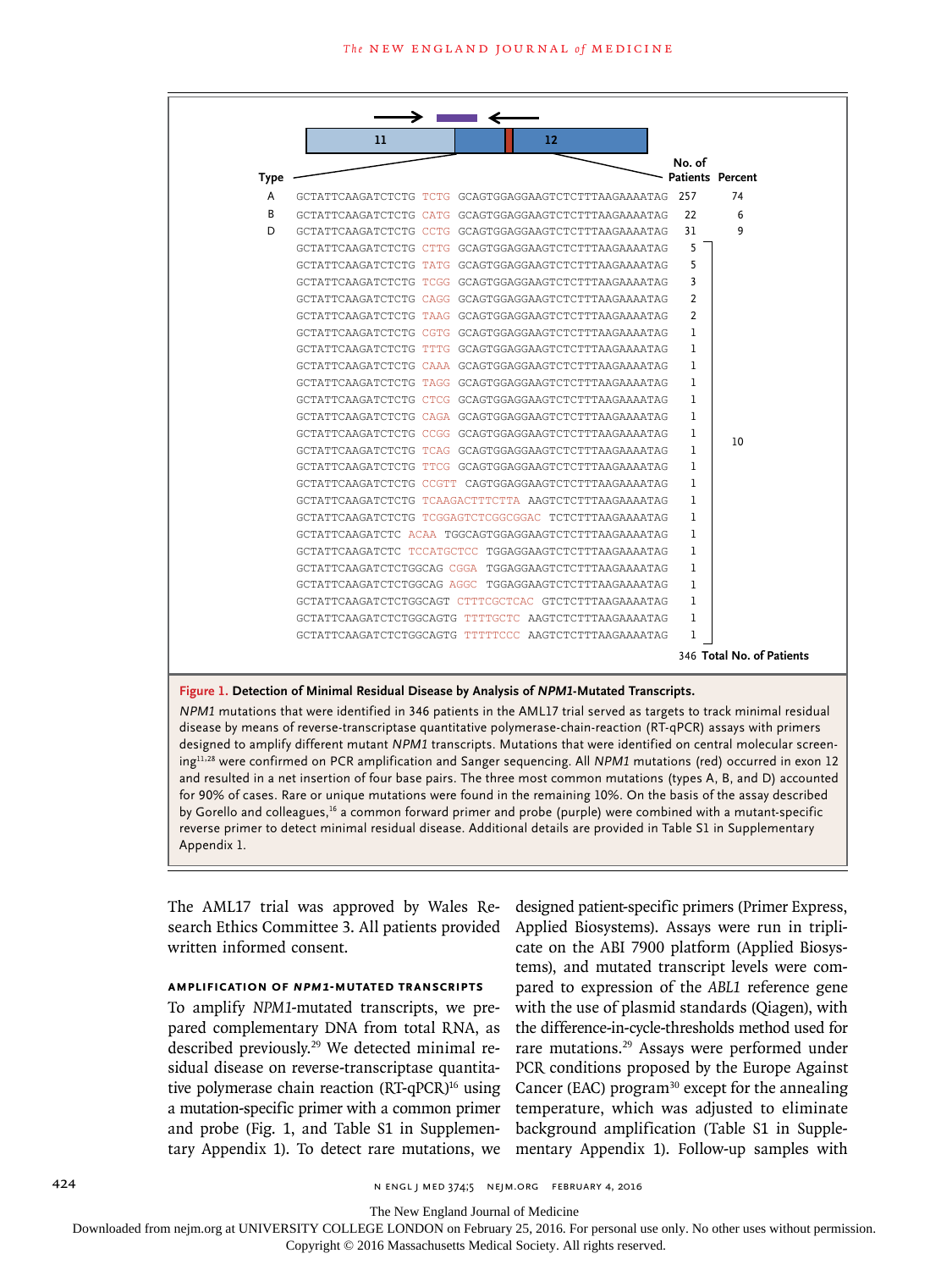*ABL1* cycle-threshold values of 30 or more were excluded from the analysis. RT-qPCR positivity for mutated *NPM1* was defined according to amplification in at least two of three replicates with cycle-threshold values of 40 or less (using a threshold setting of 0.1), according to EAC criteria.30

# **Whole-Exome Sequencing, Molecular Profiling, and Digital PCR**

Genomic DNA libraries that had been prepared with the use of the SureSelect<sup>XT</sup> Human All Exon V4 target-enrichment system (Agilent Technologies) were sequenced on the Illumina HiSeq 2000 platform with 100-bp paired-end reads. (Details regarding read alignment and variant calling are provided in the Methods section in Supplementary Appendix 1.)

We developed a custom-targeted sequencing panel of 51 genes $31$  that was based on published data for NPM1-mutated AML<sup>2</sup> and on exome sequencing of samples obtained from 22 patients in the study cohort (Table S2 in Supplementary Appendix 1 and Table S3 in Supplementary Appendix 2). High-throughput sequencing with the use of HaloPlex Target Enrichment (Agilent Technologies) was performed on the Illumina HiSeq 2000.31 Diagnostic DNA from 223 samples obtained from patients with *NPM1*-mutated AML was sequenced, and additional mutations (median number, 3; range, 1 to 8) were identified in 222 samples (99.6%), with a median read depth of 1280× (range, 51 to 6700). We determined the frequencies of mutated *NPM1* and *FLT3*-ITD alleles in parallel using GeneScan analysis.<sup>32</sup> (Details regarding digital PCR assays are provided in the Methods section in Supplementary Appendix 1.)

# **Study End Points**

All end points were based on the revised criteria of the International Working Group for Diagnosis, Standardization of Response Criteria, Treatment Outcomes, and Reporting Standards for Therapeutic Trials in Acute Myeloid Leukemia, except that the recovery of cell counts in peripheral blood was not required for a determination of complete remission.<sup>33</sup> The definition of molecular remission was an absence of detectable *NPM1*-mutated transcripts on RT-qPCR in a bone marrow sample affording a sensitivity of at least 1 in 10,000. Among patients who had a molecular remission, a molecular relapse was defined as the detection of increasing levels of *NPM1*-mutated transcripts in two successive samples in the absence of hematologic relapse. Median follow-up for survival was 40.5 months in the development cohort and 13.6 months in the validation cohort.

# **Statistical Analysis**

We used Kaplan–Meier estimates or the competing-risks method to calculate survival percentages. Time-to-event analyses were performed with either the log-rank test or Cox regression, with the effect of transplantation analyzed by means of the Mantel–Byar method. We used Cox regression with forward selection to identify independent prognostic factors. All reported P values are two-sided, and P values of less than 0.05 were considered to indicate statistical significance.

# **RESULTS**

# **Detection of Minimal Residual Disease in Patients with** *NPM1* **Mutations**

The preliminary development phase involved 346 patients with *NPM1* mutations (median age, 50 years; range, 6 to 68) who had available followup samples. We used mutation-specific reverse primers on RT-qPCR to detect the presence of minimal residual disease in patients who carried a total of 27 different mutations (Fig. 1, and Table S1 in Supplementary Appendix 1). The median sensitivity, as determined with the use of diagnostic samples, was 1.0×10−5 (range,  $1.0\times10^{-3.7}$  to  $1.0\times10^{-7.1}$ ).

# **Early Assessment of Minimal Residual Disease and Relapse Risk**

In the development phase, we analyzed 2569 follow-up samples that could be evaluated (902 bone marrow samples and 1667 peripheral-blood samples), for a median of 6 samples per patient. During therapy, we observed higher rates of detection of minimal residual disease in bone marrow than in peripheral blood. Nevertheless, the presence of minimal residual disease in peripheral blood was highly informative among patients in complete remission on morphologic analysis. The persistence of *NPM1*-mutated transcripts in peripheral blood after regeneration following the second chemotherapy cycle was associated with a significantly higher risk of relapse at 3 years than was the absence of such transcripts (82% vs. 30%; univariate hazard ratio, 4.80; 95% confidence interval [CI], 2.95 to 7.80; P<0.001) and a lower rate of survival (24% vs. 75%; univariate

n engl j med 374;5 nejm.org February 4, 2016 425

The New England Journal of Medicine

Downloaded from nejm.org at UNIVERSITY COLLEGE LONDON on February 25, 2016. For personal use only. No other uses without permission.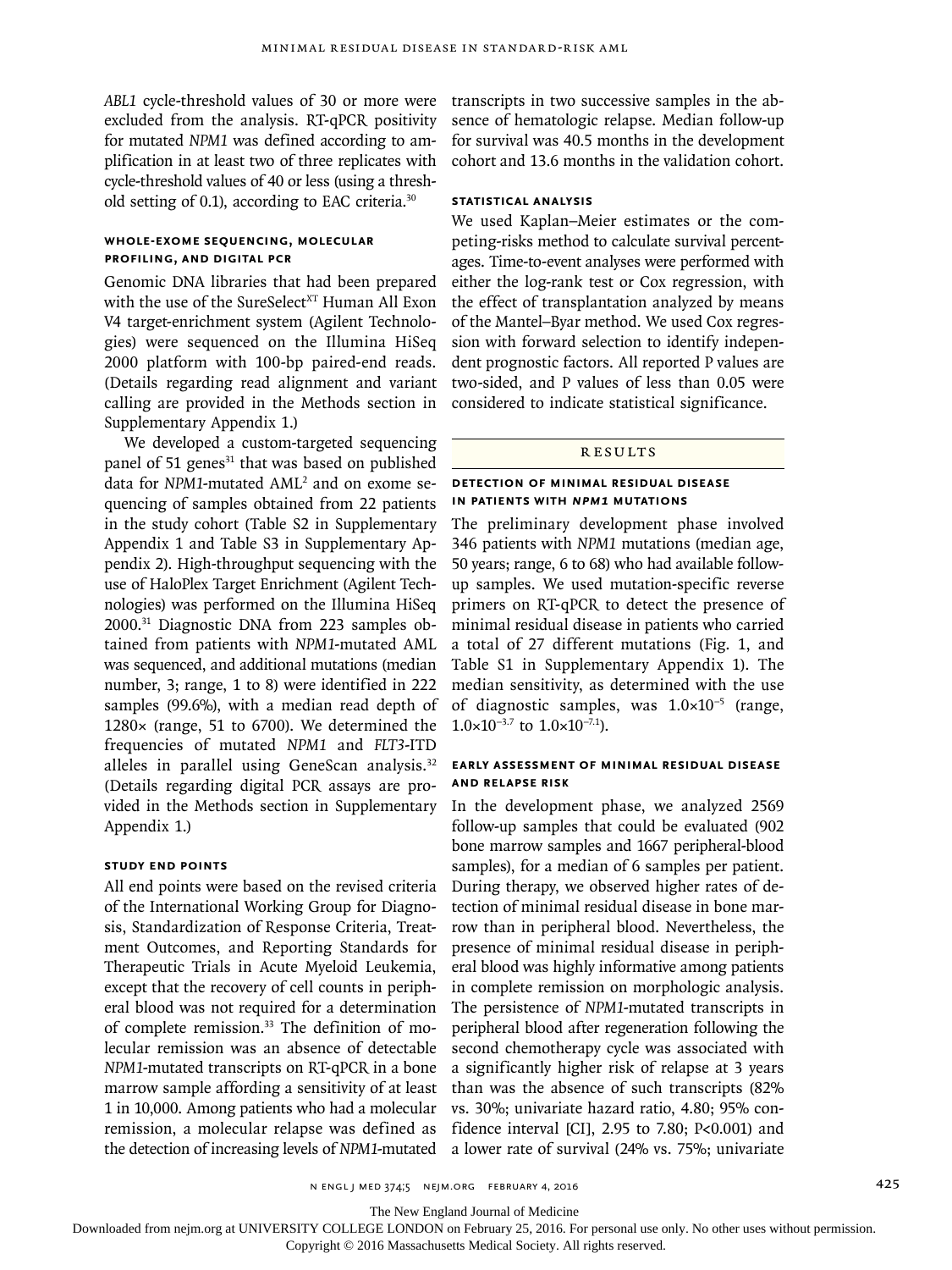| Table 1. Risk of Relapse or Death in Study Cohort on Univariate Analysis.* |                 |                          |         |                          |         |
|----------------------------------------------------------------------------|-----------------|--------------------------|---------|--------------------------|---------|
| <b>Mutated Gene or Category</b>                                            | <b>Patients</b> | <b>Risk of Relapse</b>   |         | <b>Risk of Death</b>     |         |
|                                                                            |                 | Hazard Ratio<br>(95% CI) | P Value | Hazard Ratio<br>(95% CI) | P Value |
|                                                                            | no./total no.   |                          |         |                          |         |
| DNMT3A                                                                     | 73/149          | $1.95(1.17-3.23)$        | 0.01    | $1.31(0.74 - 2.31)$      | 0.35    |
| FLT3-ITD                                                                   | 74/190          | $1.63$ (1.03-2.57)       | 0.04    | $1.56(0.94 - 2.64)$      | 0.09    |
| FLT3-TKD                                                                   | 27/190          | $1.30(0.70 - 2.41)$      | 0.41    | $1.11(0.52 - 2.33)$      | 0.79    |
| <b>NRAS</b>                                                                | 24/149          | $0.69(0.33 - 1.46)$      | 0.34    | $0.82$ (0.37-1.83)       | 0.62    |
| Cohesin <sup>+</sup>                                                       | 28/149          | $0.72(0.36 - 1.46)$      | 0.36    | $0.77(0.34 - 1.71)$      | 0.51    |
| PTPN11                                                                     | 24/149          | $0.98(0.48 - 1.98)$      | 0.95    | $0.93$ $(0.42 - 2.07)$   | 0.86    |
| TET <sub>2</sub>                                                           | 24/149          | $1.29(0.69 - 2.42)$      | 0.43    | $1.40(0.70 - 2.82)$      | 0.34    |
| IDH1                                                                       | 11/149          | $0.73$ $(0.27 - 2.02)$   | 0.55    | $0.77(0.24 - 2.47)$      | 0.66    |
| IDH <sub>2</sub>                                                           | 25/149          | $1.12(0.60 - 2.10)$      | 0.73    | $0.99(0.46 - 2.12)$      | 0.98    |
| WT1                                                                        | 16/149          | $1.56(0.77-3.17)$        | 0.21    | $1.82(0.85 - 3.88)$      | 0.12    |
| Age per yr                                                                 | <b>NA</b>       | $1.00(0.98 - 1.02)$      | 0.89    | $1.02(0.99 - 1.04)$      | 0.20    |
| White-cell count per log increase                                          | <b>NA</b>       | $1.90(1.24 - 2.91)$      | 0.003   | $1.59(1.00 - 2.53)$      | 0.05    |
| Abnormal result on cytogenetic analysis                                    | 21/178          | $1.59(0.69 - 3.69)$      | 0.28    | $1.27(0.54 - 2.95)$      | 0.58    |
| Increase in MRC risk group                                                 | <b>NA</b>       | $1.16(0.76 - 1.76)$      | 0.50    | $1.26(0.79 - 2.02)$      | 0.34    |
| <b>MRD-positive status</b>                                                 | 30/194          | $4.80(2.95 - 7.80)$      | < 0.001 | $4.38(2.57 - 7.47)$      | < 0.001 |

\* Listed are the results of univariate analysis of data from patients for whom the status of minimal residual disease (MRD) was determined in peripheral-blood samples obtained after the second cycle of chemotherapy. In multivariate analyses, only MRD-positive status was significant.

† Cohesin complex includes RAD21, SMC1A, SMC3, and STAG2.

hazard ratio for death, 4.38; 95% CI, 2.57 to 7.47; P<0.001) (Table 1 and Fig. 2). The presence of minimal residual disease in peripheral blood among patients in complete remission on morphologic analysis after the second chemotherapy cycle was more discriminatory than RT-qPCR positivity in peripheral blood at any other time point or in bone marrow at any time point during therapy (Table S4 in Supplementary Appendix 1). After adjustment for minimal-residualdisease status in peripheral blood following the second chemotherapy cycle, no other measurement of minimal residual disease provided additional prognostic value.

# **Minimal-Residual-Disease Status and Mutation Profile**

To assess whether the status of minimal residual disease in peripheral blood after the second chemotherapy cycle was an independent prognostic factor, we performed univariate and multivariate

analyses (Table 1) and included the results of sequencing analyses (which identified 161 unique genetic subgroups or 76 subgroups if only the 10 most common genetic targets were considered) (Fig. 3). On univariate analysis, the risk of relapse was significantly higher among patients with an increased white-cell count, the presence

# **Figure 2 (facing page). Minimal Residual Disease in Peripheral Blood after the Second Cycle of Chemotherapy and Clinical Outcomes.**

Shown are the rates of overall survival (Panel A) and the cumulative incidence of relapse in all patients (Panel B), in those without *FLT3*-ITD mutations (Panel C) and those with *FLT3*-ITD mutations (Panel D), and in those without *DNMT3A* mutations (Panel E) and those with *DNMT3A* mutations (Panel F) among patients who were found to have minimal residual disease (MRDpositive) or no minimal residual disease (MRD-negative) in peripheral-blood samples. Censoring of data is indicated by black tick marks, and death during remission is indicated by green tick marks.

426 **n Eugene 2018** n ENGL J MED 374;5 NEIM.ORG FEBRUARY 4, 2016

The New England Journal of Medicine

Downloaded from nejm.org at UNIVERSITY COLLEGE LONDON on February 25, 2016. For personal use only. No other uses without permission.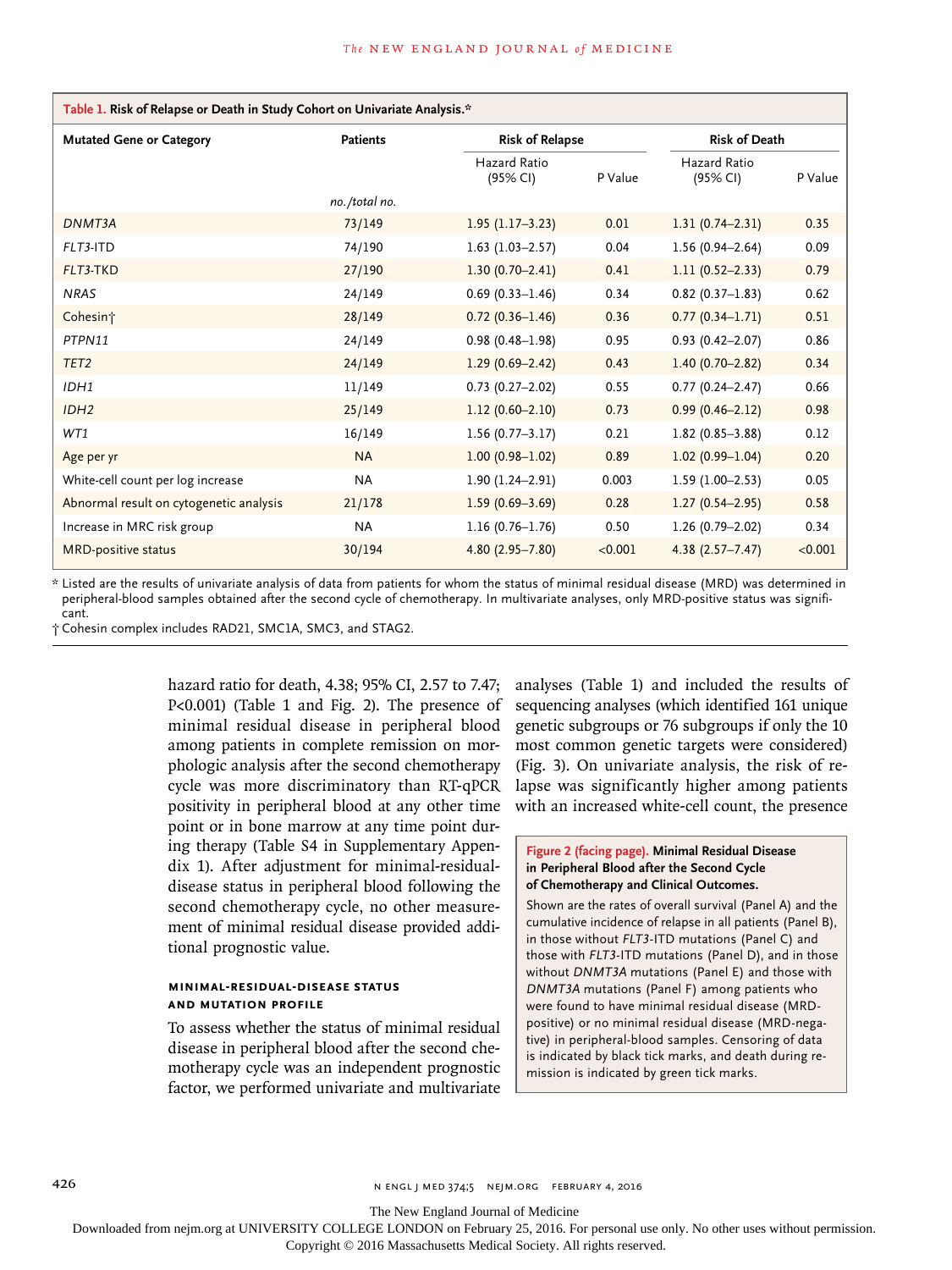

n engl j med 374;5 nejm.org February 4, 2016 427

The New England Journal of Medicine

Downloaded from nejm.org at UNIVERSITY COLLEGE LONDON on February 25, 2016. For personal use only. No other uses without permission.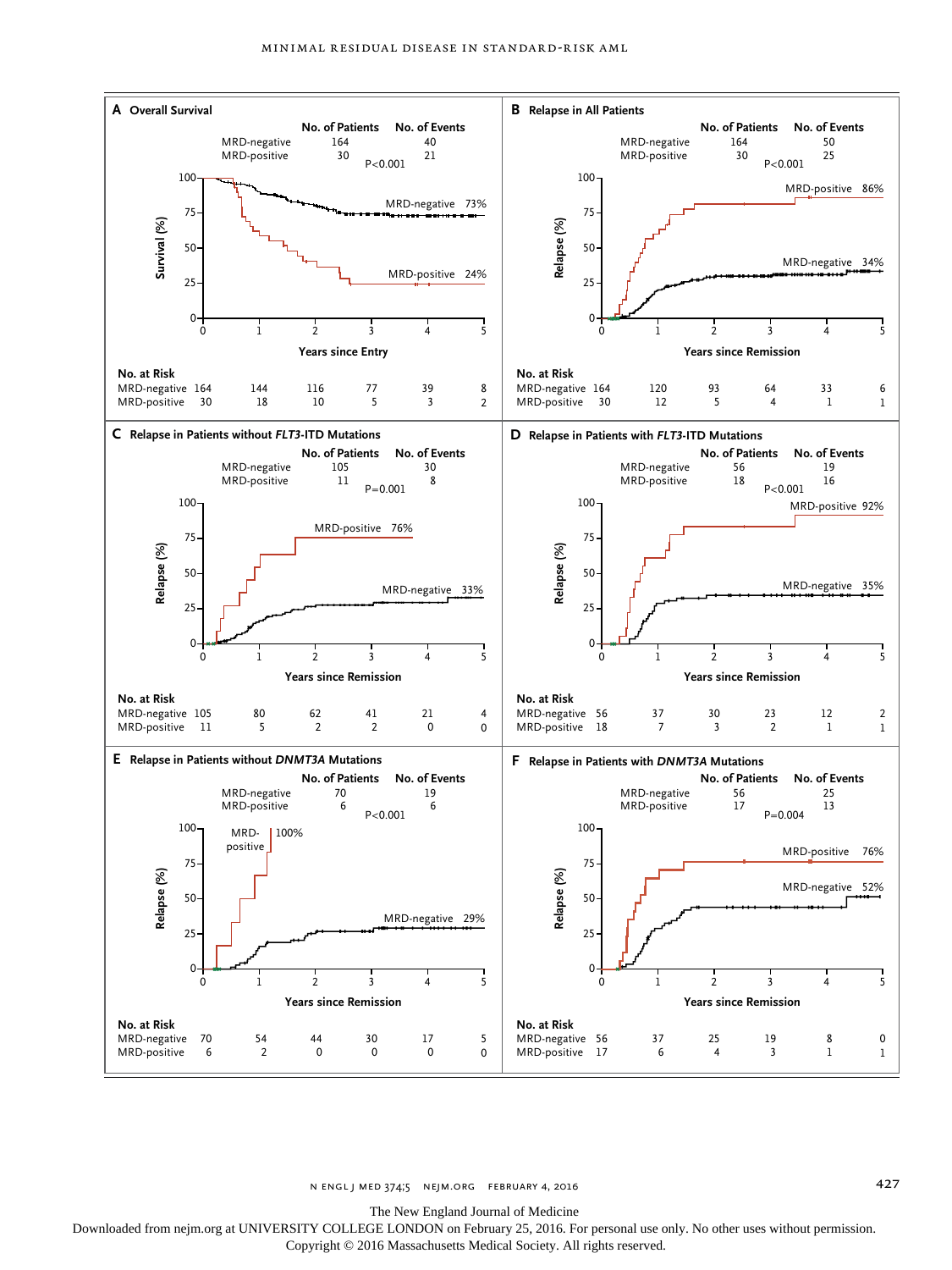

428 n engl j med 374;5 nejm.org February 4, 2016

The New England Journal of Medicine

Downloaded from nejm.org at UNIVERSITY COLLEGE LONDON on February 25, 2016. For personal use only. No other uses without permission.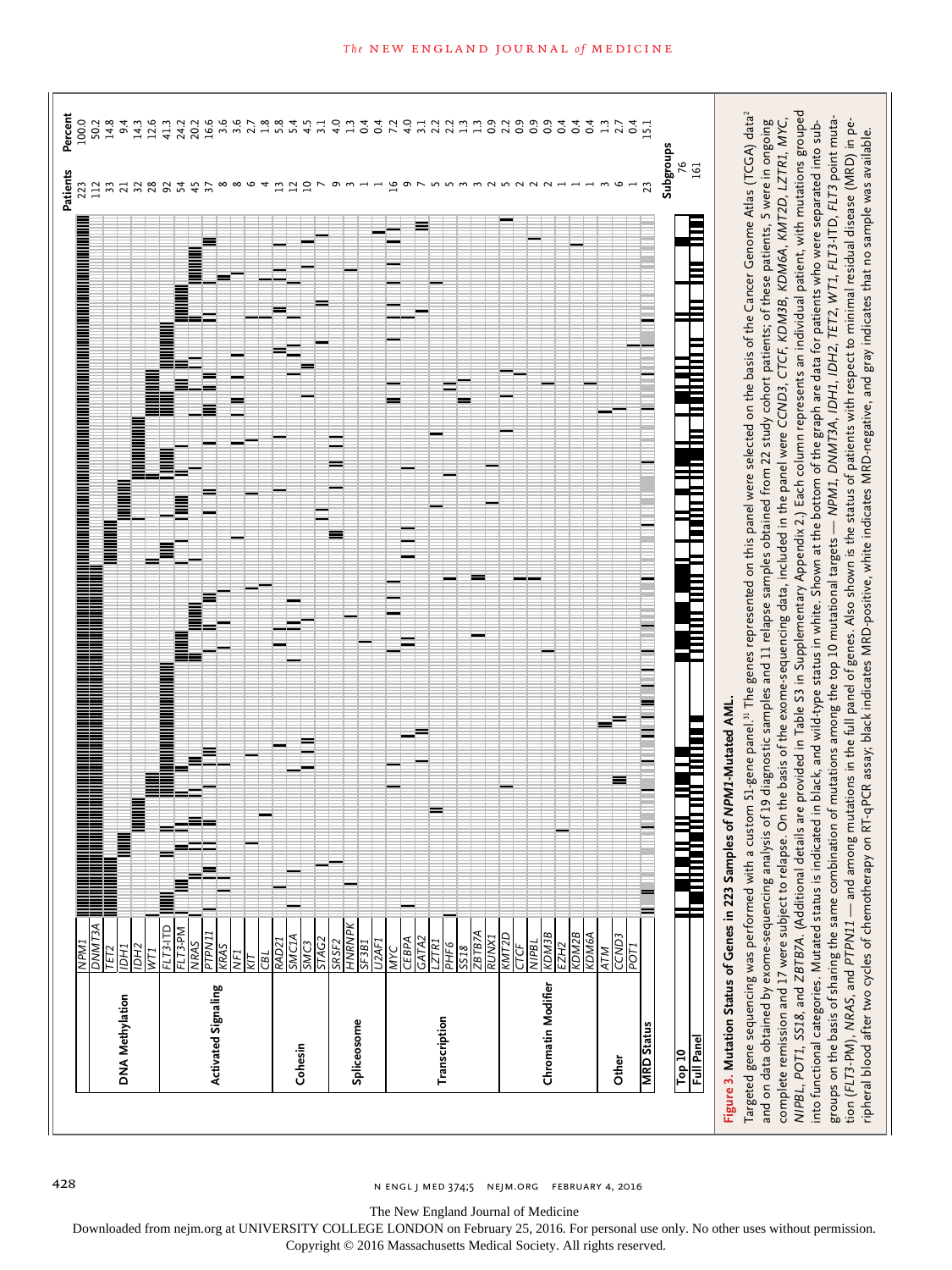of *DNMT3A* and *FLT3*-ITD mutations, and the presence of minimal residual disease in peripheral blood after the second chemotherapy cycle. Only an increased white-cell count and the presence of minimal residual disease were significantly associated with the rate of survival. We could find no specific molecular subgroup consisting of 10 patients or more that had a rate of survival of less than 52%; in contrast, the rate in the group with the presence of minimal residual disease was 24%. Patients with minimal residual disease in peripheral blood after the second chemotherapy cycle were more likely to have a high MRC risk score (i.e., >2.6667) than were those without minimal residual disease (50% vs. 16%, P<0.001) and to carry the *FLT3*-ITD mutation (62% vs.  $35\%$ , P=0.006). However, among patients who had AML with mutated *FLT3*-ITD, there was no significant difference in the allelic burden between those with minimal residual disease and those without minimal residual disease.

In multivariate modeling with forward selection, the presence of minimal residual disease was the only significant prognostic factor for relapse (hazard ratio, 5.09; 95% CI, 2.84 to 9.13; P<0.001) or death (hazard ratio, 4.84; 2.57 to 9.15; P<0.001). Among patients without one of the mutations associated with increased risk (*FLT3*-ITD and *DNMT3A*), those with minimal residual disease had a poorer outcome than did those without minimal residual disease (Fig. 2). Conversely, among patients with a high-risk genotype (*FLT3*-ITD, mutated *DNMT3A*, or both), negative results on RT-qPCR assay of peripheral blood after the second chemotherapy cycle distinguished 93 of 117 patients (79%) who had a relatively favorable outcome (rate of survival, 76%). After adjustment for the status of minimal residual disease, additional prognostic information about survival was not provided by the presence of mutations in *FLT3*-ITD (P=0.45) or in *DNMT3A*  $(P=0.93)$  or by the MRC risk group  $(P=0.98)$ .

# **Minimal Residual Disease and Prognosis in the Validation Cohort**

To ensure that our findings were replicable, we investigated the status of minimal residual disease in a validation cohort of 91 patients with *NPM1* mutations who were enrolled in the AML17 study starting in June 2012. The analyses confirmed that the presence of minimal residual disease in peripheral blood on RT-qPCR assay

after the second chemotherapy cycle predicted a worse outcome at 2 years than did the absence of minimal residual disease, with an increased cumulative incidence of relapse (70% vs. 31%, P=0.001) and a lower rate of overall survival (40% vs. 87%, P=0.001) (Fig. 4).

In sensitivity analyses of data from the entire cohort to identify any effect of additional treatments, there were no significant interactions with any randomized therapy. However, there was a potential interaction with the use of gemtuzumab ozogamicin  $(P=0.07$  for interaction), with less effect of minimal residual disease among patients receiving the drug, although the numbers were small (5 patients without minimal residual disease vs. 8 patients with minimal residual disease); at 5 years, the rates of survival among patients who received gemtuzumab ozogamicin were 63% among patients without minimal residual disease and 33% among those with minimal residual disease.

In the entire cohort, stem-cell transplantation was performed in 21 of 46 patients (46%) with minimal residual disease and in 61 of 239 patients (26%) without minimal residual disease (P=0.006). Among patients with *FLT3*-ITD mutations, stem-cell transplantation was performed in 12 of 27 patients (44%) with minimal residual disease and in 22 of 81 patients (27%) without minimal residual disease; among patients without *FLT3*-ITD mutations, stem-cell transplantation was performed in 9 of 18 patients (50%) with minimal residual disease and in 38 of 155 patients (25%) without minimal residual disease. Among patients with *DNMT3A* mutations, stemcell transplantation was performed in 5 of 17 patients (29%) with minimal residual disease and in 20 of 56 patients (36%) without minimal residual disease; among patients without *DNMT3A* mutations, stem-cell transplantation was performed in 3 of 6 patients (50%) with minimal residual disease and in 15 of 70 patients (21%) without minimal residual disease.

In a sensitivity analysis in which survival was censored at the time of stem-cell transplantation, the absence of minimal residual disease remained prognostic (hazard ratio, 0.11; 95% CI, 0.05 to 0.26; P<0.001). On Mantel–Byar analysis, there was no significant effect of transplantation overall or among patients according to status with respect to minimal residual disease, although the numbers of patients were small.

The New England Journal of Medicine

Downloaded from nejm.org at UNIVERSITY COLLEGE LONDON on February 25, 2016. For personal use only. No other uses without permission.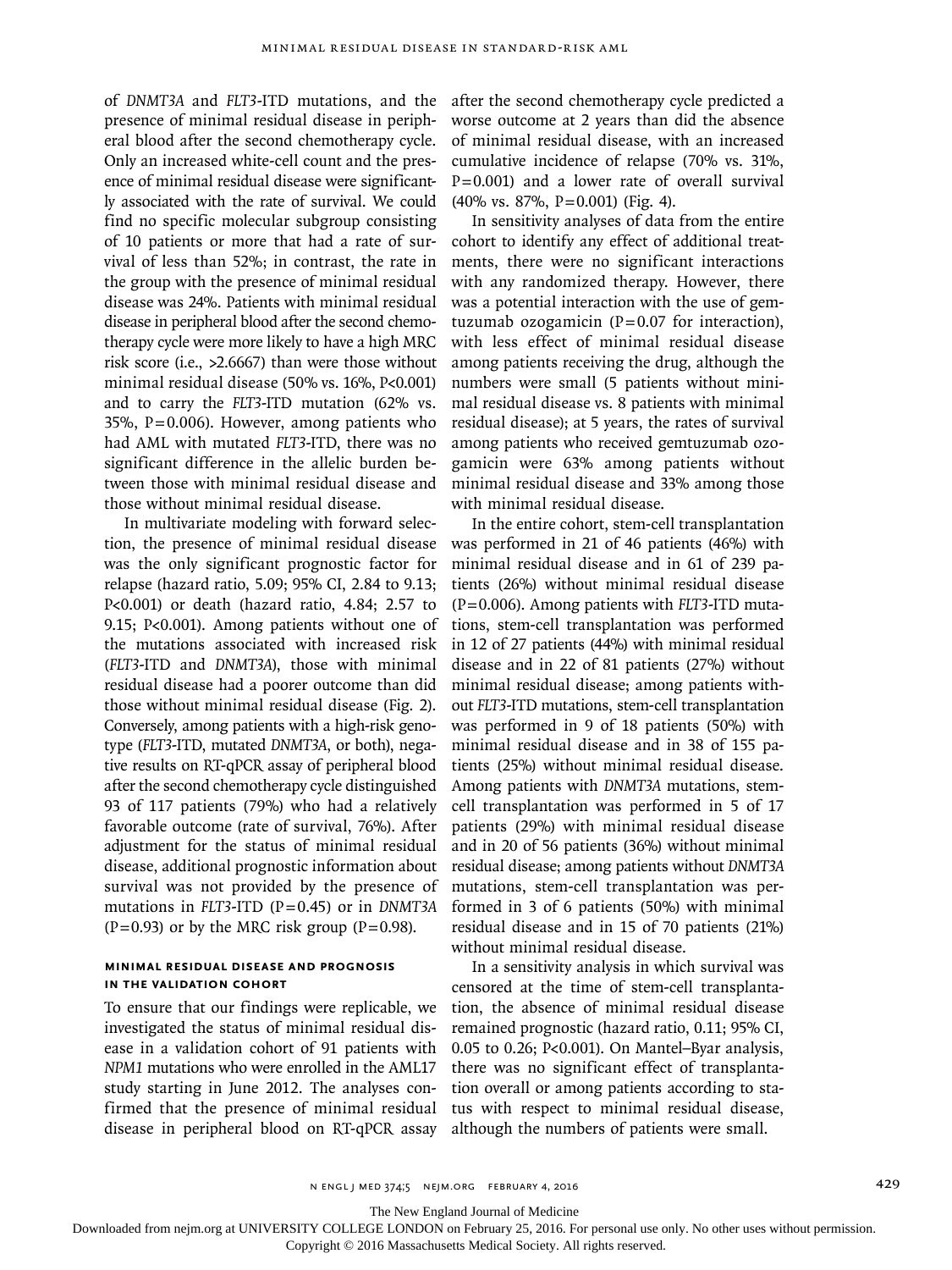

**Figure 4. Minimal Residual Disease as a Predictor of Outcome in Development and Validation Cohorts.**

Shown are the results of stratified log-rank analysis of relapse and overall survival among patients who were found to have minimal residual disease (MRD-positive) as compared with those who were found to have no minimal residual disease (MRD-negative) in peripheral blood after the second cycle of chemotherapy in both the development and the validation cohorts. The black squares indicate odds ratios, with the size of the square proportional to the number of patients in the subgroup. The diamonds indicate the overall values for the development and validation cohorts combined. The test of heterogeneity was performed with the use of the chi-square test with one degree of freedom. Proportions calculated from numbers of events shown here may not equal the 3-year Kaplan–Meier or cumulative incidence rates reported in the text because of variable lengths of follow-up and the occurrence of events beyond 3 years. O−E indicates the observed number of events minus the expected number of events.

## **Sequential RT-qPCR Monitoring in Prediction of Relapse among Patients with** *NPM1* **Mutations**

The results of sequential monitoring of samples that were obtained after the end of consolidation treatment were available for 243 patients with *NPM1* mutations in the development cohort. Among 53 patients in morphologic remission, a rising *NPM1*-mutated transcript level in preceding samples on RT-qPCR reliably predicted the occurrence of a hematologic relapse (median increment,  $0.7 \log_{10}$  per month; range, 0.3 to 2.0) (Fig. S2 in Supplementary Appendix 1). Serial monitoring of paired samples of bone marrow and peripheral blood showed that the analysis of bone marrow increased the rate of detection of minimal residual disease, affording a median  $1$ -log<sub>10</sub> increment in sensitivity (Fig. S3 in Supplementary Appendix 1). The analysis of the time from the first molecular positivity to relapse showed a longer time to relapse if minimal residual disease was first detected in bone marrow than if it was first detected in peripheral blood (median, 133 days vs. 87 days;  $P=0.65$ ). Molecular relapse was diagnosed in an additional 11

patients; of these patients, 10 received preemptive therapy and 1 died from a cardiac event while in clinical remission.

Targeted sequencing at the time of molecular or hematologic relapse showed that the variant allele frequencies in some genes exceeded those in *NPM1* in 34 of 49 patients (69%) who were tested, a finding that was consistent with acquisition of uniparental disomy $34$  in the case of *FLT3*-ITD and the probable presence of preleukemic clones for *DNMT3A*, *TET2*, and *IDH1* mutations (Fig. S4 in Supplementary Appendix 1). In addition, mutations in *DNMT3A*, *TET2*, and *IDH2* were detected at low levels in remission samples that were used as controls for exome sequencing and that were negative for *NPM1* mutations at a sensitivity of at least 1.0×10<sup>-4</sup> (Table S3 in Supplementary Appendix 2). Regardless of mutations associated with preleukemic clones, RT-qPCR analysis of available relapse samples showed that *NPM1* mutations were a stable marker of AML disease status and were detectable in 69 of 70 patients (99%) at the time of relapse. This finding argues against the theory that relapse commonly arises from wild-type *NPM1* preleuke-

430 **n Example 2016** n ENGL J MED 374;5 NEIM.ORG FEBRUARY 4, 2016

The New England Journal of Medicine

Downloaded from nejm.org at UNIVERSITY COLLEGE LONDON on February 25, 2016. For personal use only. No other uses without permission.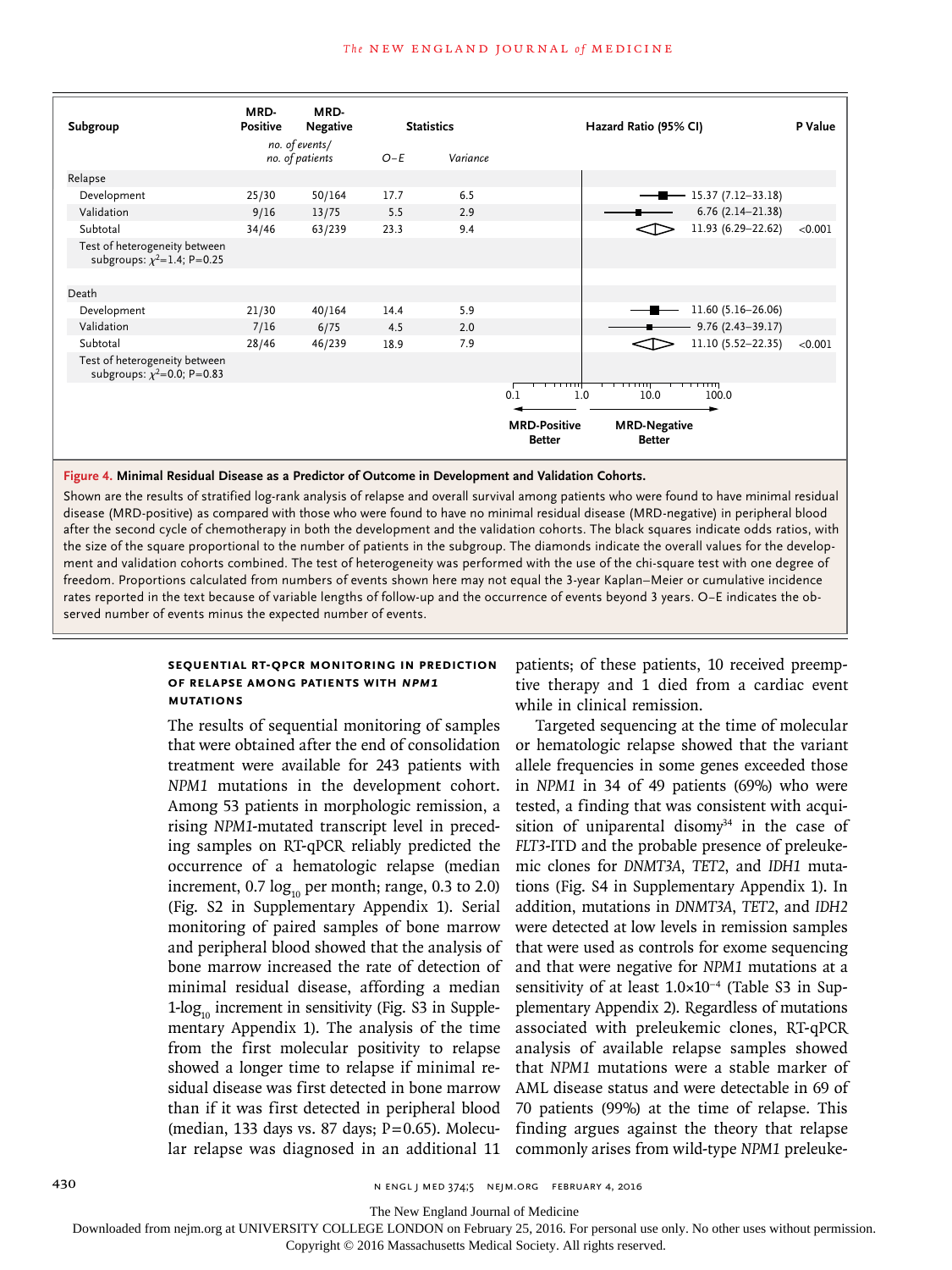mic clones. In the remaining patient, the diagnosis of relapse was based on the morphologic detection of 9% blasts in a sample of bone marrow after the third chemotherapy cycle. Targeted sequencing of DNA derived from some of these blasts with the use of the 51-gene panel showed no mutations, including the *FLT3* D835Y mutation (in 1066 reads) and the *PTPN11* F71L mutation (in 1261 reads) that were detected before treatment, which calls into question the diagnosis of relapse.

To investigate the most effective approach for tracking minimal residual disease, digital PCR was performed in follow-up samples obtained from 53 patients with *NPM1*-mutated AML who had diagnostic *DNMT3A* or *IDH1/2* hotspot mutations and who were in the first complete remission on morphologic analysis and in molecular remission according to the *NPM1*-mutated RT-qPCR assay. Among 24 patients with *DNMT3A* R882H at diagnosis who received chemotherapy alone, all 24 who were tested at a median of 28 months (range, 2 to 40) showed high-level persistence of the mutation (at a median variant allele frequency of 21%; range, 1 to 49). Of these 24 patients, 16 (67%) remained in the first complete remission at a median follow-up of 38 months (range, 27 to 56). *IDH1* R132H was detected at follow-up in 1 of 11 patients (9%) at a 1% level. *IDH2* R140Q was detected in 8 of 18 patients (44%) who were tested at a median of 18 months (range, 8 to 45) at a median 2% level (range, 0.2 to 42), with 5 of the 8 patients (63%) remaining in the first complete remission at 36 months (range, 28 to 65). Allogeneic stemcell transplantation led to the elimination of the *DNMT3A* mutant clone in 8 of 9 patients (89%) who were tested (Fig. S5 in Supplementary Appendix 1).

# Discussion

Currently, treatment decisions for young adults with AML are based largely on cytogenetic analysis, other well-validated demographic data, and very few molecular genetic markers.<sup>3-6,35,36</sup> However, such prognostication does not reflect other areas of heterogeneity. The assessment of minimal residual disease may capture some of this individual variation but to date is established for use only in acute promyelocytic leukemia and childhood acute lymphoblastic leukemia.15,37,38 We therefore investigated the prognostic value of assessment of minimal residual disease in the

most common molecular subtype of AML.<sup>2,7</sup> Molecular profiling highlighted the molecular heterogeneity of AML, with 223 patients categorized into more than 150 subgroups. In terms of genetic changes that were identified, only the presence of *FLT3*-ITD and mutated *DNMT3A* had a significant effect on the outcome on univariate analysis. However, on multivariate analysis, the presence of minimal residual disease (i.e., the persistence of *NPM1*-mutated transcripts) in the peripheral blood of patients after the second chemotherapy cycle was highly discriminatory and the only significant prognostic factor. Among patients with a high-risk genotype (*FLT3*-ITD, mutated *DNMT3A*, or both), negative results on RT-qPCR assay of peripheral blood after the second chemotherapy cycle distinguished a group of patients (79%) with a relatively favorable outcome (rate of survival, 76%), which has implications for the value of stem-cell transplantation in this group. Even among patients with both *FLT3*-ITD and *DNMT3A* mutations, a negative result on RT-qPCR assay of peripheral blood after the second chemotherapy cycle was associated with a survival rate of 70% at 3 years. Conversely, slow clearance of minimal residual disease was used to define a subgroup of patients (10%) who had a favorable genotype (i.e., no *FLT3*-ITD and no mutation in *DNMT3A*) and yet a very poor outcome. Typically, these patients would not be considered for stem-cell transplantation during first complete remission. The prognostic value of minimal-residual-disease status in peripheral blood after the second chemotherapy cycle was confirmed in an independent cohort of patients who underwent prospective assessment of minimal residual disease.

Apart from refining risk stratification, assessment of leukemia-specific markers such as mutated *NPM1* can be used for sequential monitoring of minimal residual disease to identify impending relapse. This strategy has been most widely applied in the treatment of patients with acute promyelocytic leukemia.15,29,37 However, some observers have questioned the suitability of the use of mutated *NPM1* for monitoring of minimal residual disease, since this mutation can arise in the context of a preleukemic clone characterized by mutations in epigenetic landscaping genes (e.g., *DNMT3A* and *IDH1/2*) from which subsequent relapse may arise.<sup>23,24,39</sup> Observation of variant allele frequencies in relapsing disease and results of digital PCR assays show-

n engl j med 374;5 nejm.org February 4, 2016 431

The New England Journal of Medicine

Downloaded from nejm.org at UNIVERSITY COLLEGE LONDON on February 25, 2016. For personal use only. No other uses without permission.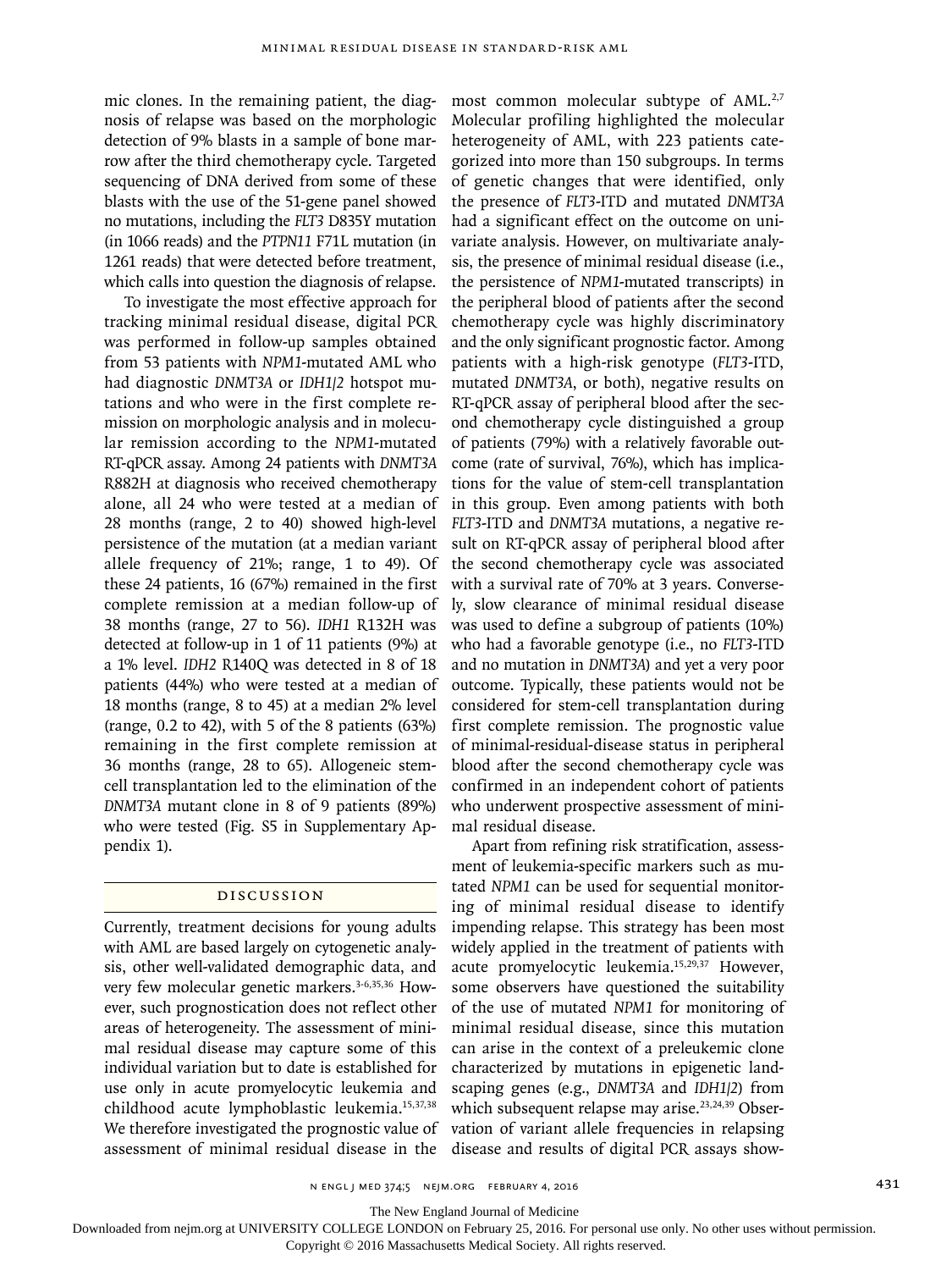ing the persistence of *DNMT3A* and *IDH* mutations at high levels in patients in long-term remission indicate that preleukemic clones are frequently found in adults who have *NPM1*-mutated AML (Fig. S4 and S5 in Supplementary Appendix 1). Our data suggest that although chemotherapy can effectively target the mutated *NPM1* clone, coexisting *DNMT3A* R882H mutant populations are resistant but can be eliminated by stem-cell transplantation. However, a recent study identified *DNMT3A* mutations in follow-up samples from patients in very long-term remission, indicating that elimination may not be essential for cure.40 Our findings showed that, regardless of clonal architecture, mutated *NPM1* provided a reliable marker of AML status in the majority of patients and that molecular relapse reliably predicted disease progression.

In conclusion, our study involving a large cohort of intensively treated patients showed that the presence of minimal residual disease predicted relapse and was superior to the baseline diagnostic molecular genetic markers that are currently used to guide decisions with respect to stem-cell transplantation. Although we did not find a significant benefit of transplantation in patients with minimal residual disease, the number of patients in the analysis was small, since only one third of the patients underwent transplantation within 3 months after a minimal-residual-disease sample was obtained following the second chemotherapy cycle. The question of whether outcomes

might be improved by more rapid deployment of transplantation is being studied in the ongoing NCRI AML 19 trial (Current Controlled Trials number, ISRCTN78449203). Although it is recognized that the most informative sample source (peripheral blood or bone marrow) and time points may vary according to treatment protocol, these data lend support to a broadening of the scope of detection of minimal residual disease to assess response and to identify a group of patients with a poor prognosis who may be candidates for transplantation or new therapies.

The views expressed in this article are those of the authors and do not necessarily represent the official position of the National Health Service (NHS) or the National Institute for Health Research (NIHR).

Supported by a grant (LLR 07/069) from Bloodwise (previously called Leukaemia and Lymphoma Research); a grant (RP-PG-0108-10093) from the NIHR under its Programme Grants for Applied Research Programme, the NIHR Biomedical Research Centre (BRC) based at Guy's, and St. Thomas' NHS Foundation Trust and King's College London; by the Guy's and St. Thomas' Charity (to Dr. Grimwade); by the NHS Foundation Trust and University College London NIHR BRC (to Ms. Patel and Drs. Linch and Gale); by the NIHR-funded Oxford BRC Blood Theme (to Dr. Vyas); by a Wellcome Trust Intermediate Clinical Fellowship (WT097143MA, to Dr. McCaughan); and by Cancer Research UK and Cardiff University.

Disclosure forms provided by the authors are available with the full text of this article at NEJM.org.

We thank the clinicians, research nurses, and laboratory scientists who provided samples for molecular analyses from the NCRI AML17 trial centers (listed in Supplementary Appendix 1); Muddassar Mirza, Efterpi Papouli, and Alka Saxena of the BRC Genomics Laboratory, King's College London, for assistance in high-throughput mutational analyses; and David Bowen and Mike Dennis for their critical reading of an earlier version of the manuscript and helpful comments.

#### **Appendix**

The authors' affiliations are as follows: the Molecular Oncology Unit and Cancer Genetics Laboratory, Department of Medical and Molecular Genetics, Guy's Hospital (A.I.), the Department of Medical and Molecular Genetics (M.A.S., J.V.J., E.S., D.G.) and Department of Asthma, Allergy and Respiratory Science (H.F., F.M.), Faculty of Life Sciences and Medicine, King's College London, the Department of Haematology, University College London (Y.P., D.C.L., R.E.G.), and the Innovation Department, Cancer Research UK (N.B.), London, the Experimental Cancer Medicine Centre (A. Gilkes) and Department of Haematology (R.K.H., A.K.B.), Cardiff University School of Medicine, and the Haematology Clinical Trials Unit, Cardiff University (A. Grech), Cardiff, West Midlands Regional Genetics Laboratory, Birmingham (J.M., K.W., S.A., M.G.), MRC Molecular Haematology Unit, Weatherall Institute of Molecular Medicine and Department of Haematology, University of Oxford and Oxford University Hospitals NHS Trust, and the National Institute for Health Research Oxford Biomedical Research Centre (P.V.), Oxford, the Department of Clinical Immunology, University of Birmingham, Birmingham (S.D.F.), and the Centre for Clinical Haematology, Nottingham University Hospital, Nottingham (N.R.) — all in the United Kingdom.

#### **References**

**1.** Kandoth C, McLellan MD, Vandin F, et al. Mutational landscape and significance across 12 major cancer types. Nature 2013;502:333-9.

**2.** Cancer Genome Atlas Research Network. Genomic and epigenomic landscapes of adult de novo acute myeloid leukemia. N Engl J Med 2013;368:2059-74.

**3.** Grimwade D, Ivey I, Huntly BJP. Molecular landscape of acute myeloid leukemia in younger adults and its clinical relevance. Blood 2016;127:29-41.

432 **n engl j med 374;5 nejm.org FEBRUARY 4, 2016** n engl j med 374;5 nejm.org FEBRUARY 4, 2016

The New England Journal of Medicine

Downloaded from nejm.org at UNIVERSITY COLLEGE LONDON on February 25, 2016. For personal use only. No other uses without permission.

The authors' full names and academic degrees are as follows: Adam Ivey, M.Sc., Robert K. Hills, D.Phil., Michael A. Simpson, Ph.D., Jelena V. Jovanovic, M.Sc., Amanda Gilkes, M.Sc., Angela Grech, B.A., Yashma Patel, M.Sc., Neesa Bhudia, M.Sc., Hassan Farah, B.Sc., Joanne Mason, B.Sc., Kerry Wall, Ph.D., Susanna Akiki, Ph.D., Michael Griffiths, B.Sc., Ellen Solomon, Ph.D., Frank McCaughan, Ph.D., David C. Linch, F.Med.Sci., Rosemary E. Gale, Ph.D., Paresh Vyas, Ph.D., Sylvie D. Freeman, D.Phil., Nigel Russell, M.D., Alan K. Burnett, M.D., and David Grimwade, Ph.D., for the UK National Cancer Research Institute AML Working Group